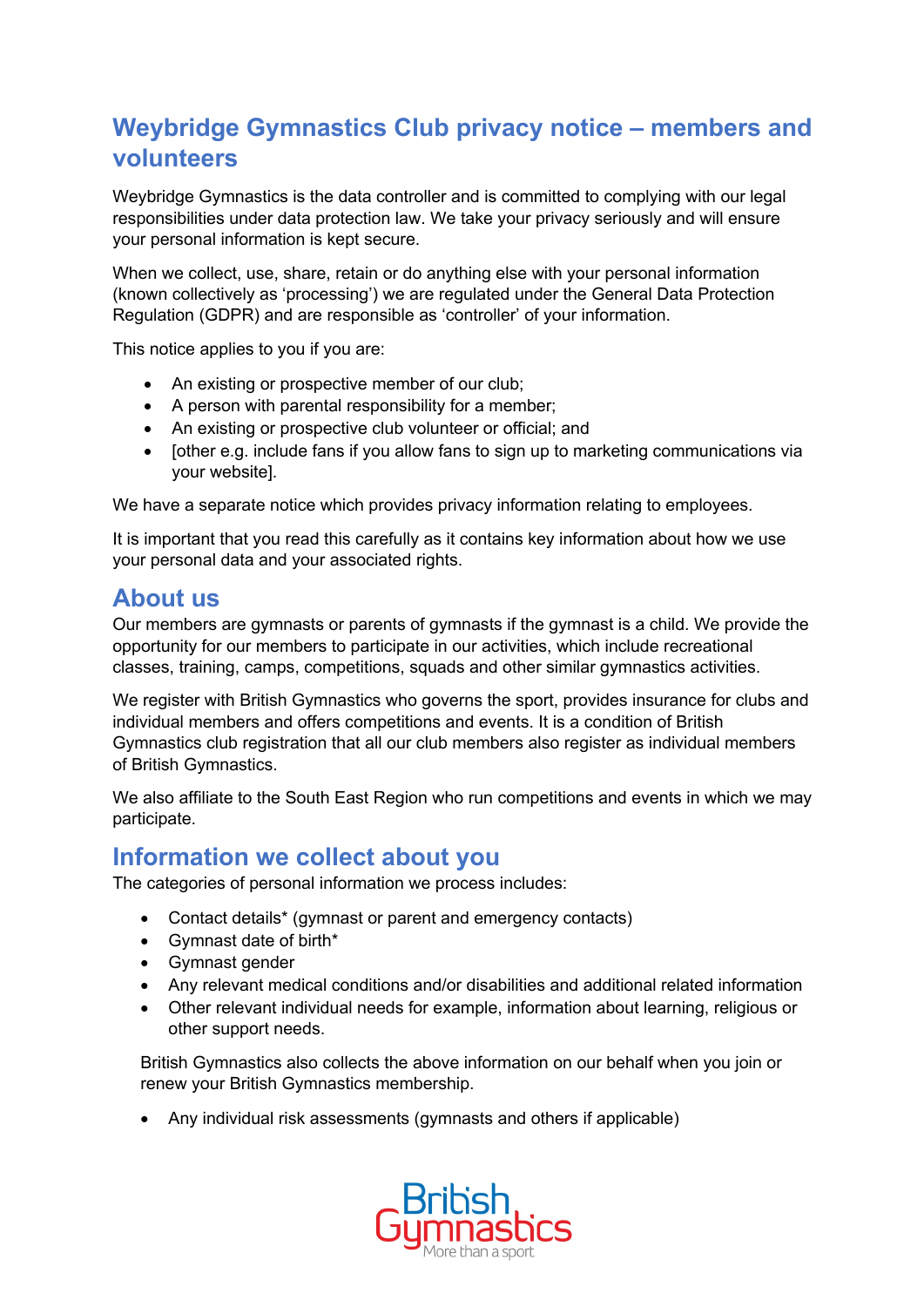- Details of any reasonable adjustments or steps taken to support your individual needs
- British Gymnastics membership details\* (which are confirmed by British Gymnastics when you join or renew)
- Gymnast attendance and achievement records
- Any communications from, to or relating to you
- Details relating to standards of conduct
- Any accident or incident reports including details of injuries
- IP address, browser identifier and the time of access (if you use our website)
- Bank details (If you are making regular payments to us or we are making payments to you e.g. for volunteer expenses)
- Experience, qualifications, training and confirmation that you have completed a criminal record check (prospective or existing volunteers).

The information marked with an \* above is essential for us to provide your membership. It is your choice whether you provide all the information we have requested but not providing information may affect our ability to meet you or your child's needs and to protect their wellbeing.

If you are a competitive gymnast, we record other information about you to support your training and participation in competition such as:

- Training and technical information
- Lifestyle information
- Nationality (if you are competing at international level)

If you attend an event or trip with the club, we will also collect the following information where relevant:

- Dietary requirements and any other relevant information that we need to know to ensure your needs are met; and
- Passport information if the trip is abroad.

## **Our purposes for processing information about you**

We use the information we hold about you for a variety of purposes which are outlined below. Data protection law requires us to tell you what our legal reason is for each purpose.

### **Contractual purposes**

When you ask us to provide you a service, such as club membership or registration, gymnastics classes, competitions, trips or other activities [or you buy a product from us] we usually need to use information about you to provide this [product] or service, for example:

- To contact you to confirm arrangements;
- To notify you about changes to terms and conditions;
- To tell you when it is time to renew membership or re-register for activities
- To process payments or send you receipts required.
- To provide you with the benefits and services to which you have subscribed.

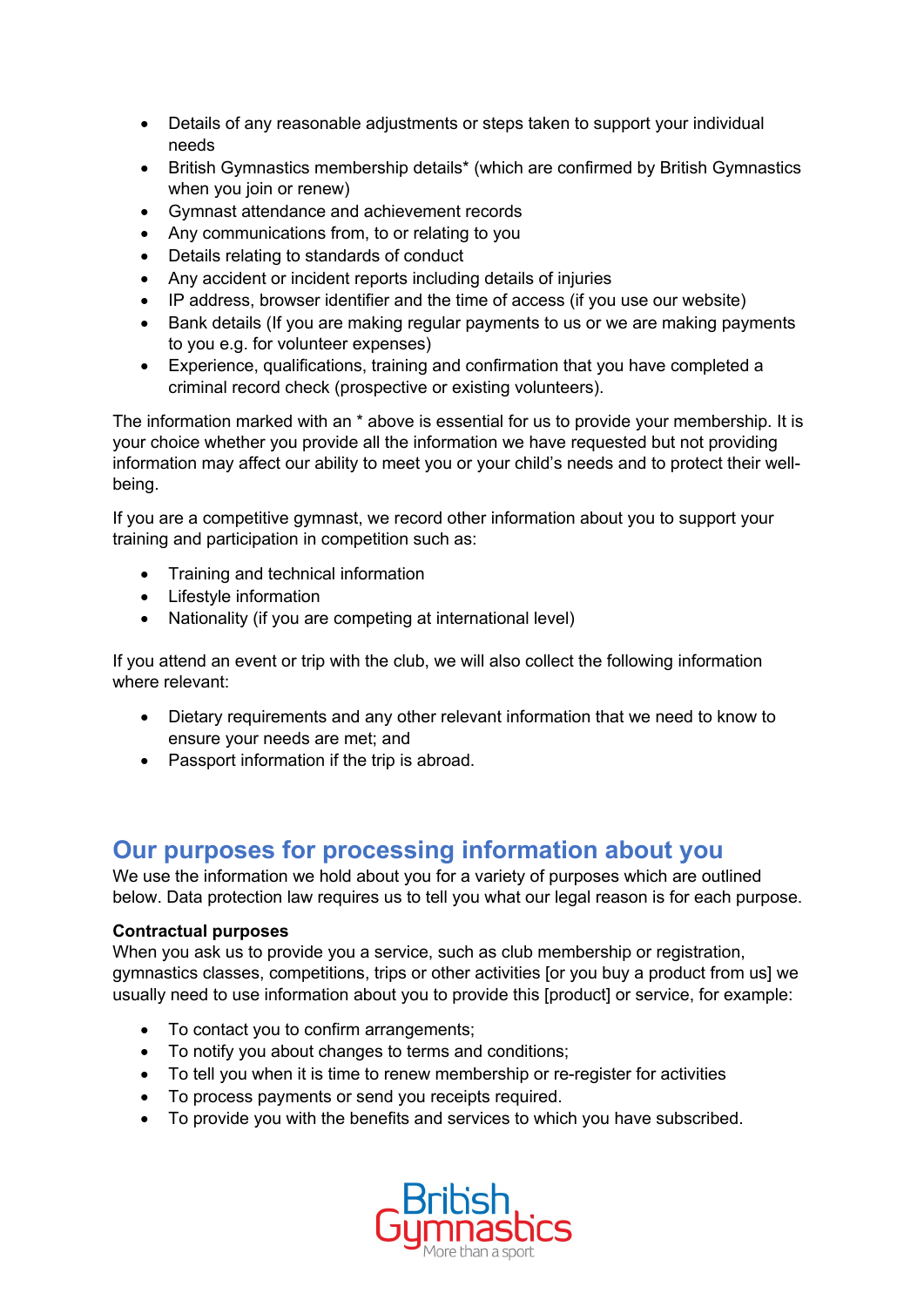We do so because it is necessary for the performance of a contract.

### **Legal obligations**

We have a duty of care to ensure it is safe for you or your child to take part in gymnastics activity and to keep you/them safe while participating. Some individuals may be at risk of harm from participating in gymnastics activity as a result of a pre-existing condition. It is vital that you let us know if there is any reason why taking part in gymnastic activity may be unsafe prior to participation. With your agreement, we will review any information you provide and undertake risk assessments in consultation with yourself and any appropriate trained professionals e.g. medical consultants. When we ask participants to provide relevant health information such as details of medical conditions, medication needs, allergies or injuries, this is because we have a legal obligation.

If you are selected for a role at the club, we will usually obtain a reference from any appropriate organisation or individual you have nominated.

When you tell us about any special needs such as disabilities or other support information we may use relevant information to comply with our legal obligations under the Equality Act 2010. We will review any information you have provided to help us identify any actions we can take to support inclusion. We may need to ask you for more information to help us to best meet your or your child's needs. We will keep a record of any steps we take to support inclusion.

If you are wishing to volunteer or work for us, we may need to ask you to complete a criminal record check as we have a legal obligation to do so. We jointly control the checking process with [British Gymnastics or Scottish Gymnastics] who is responsible for the assessment of any content on the check and will only share information with us where it is appropriate. For example, if you are considered by British Gymnastics to be unsuitable to take on the role, we may share relevant and proportionate information about criminal offences where it is deemed that while you are not considered unsuitable to take on the role, if it is considered necessary for safeguarding purposes.

When we retain information about you, even after you are no longer taking part in gymnastics activity, this is often because we are required to do so by law such as records we are required to keep for business and accounting purposes. Sometimes we are also legally obliged to share information about you with third parties. More information it provided below.

#### **Legitimate interests**

We rely on legitimate interests for the following purposes:

• **Responding to communications, concerns or complaints and seeking feedback from you about our services.**

We will use the information you provide to respond to any comments or questions you raise and where appropriate to undertake investigations into any complaints or concerns. On occasion, we may contact you to seek your views on the services we provide.

• **Holding emergency contact information**

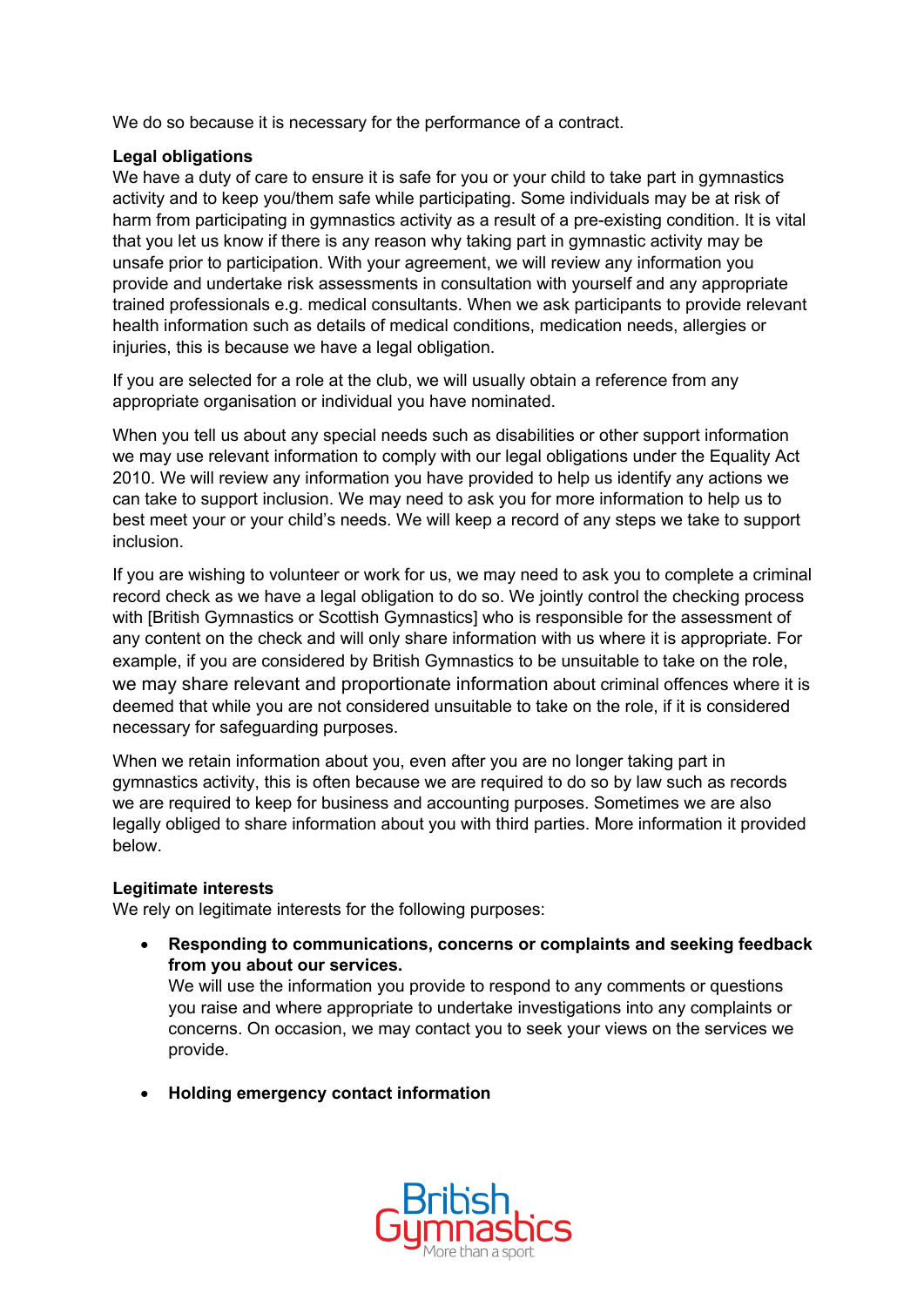When you join the club, we collect contact details. We also ask you to provide an emergency contact which we will only use in exceptional circumstances if we are unable to contact your primary contact e.g. a parent.

### • **Maintaining attendance registers, achievement records (badges) and waiting lists**

For health and safety purposes and club records, we need to maintain a register of those in attendance at training or other club activities.

If there are no places in the club, we can place you on our waiting list and will contact you using the details you provide to inform you when a place is available.

### • **Entering you into a competition and providing results**

If you wish to take part in a club competition, your information (usually your name, date of birth and gender) will be used to enter you into the appropriate category and your score will be recorded. Results of competitions are normally published.

If you wish to enter a competition organised by another gymnastics body, including [British Gymnastics, home country NGB, Regional and County Gymnastics Association] we will provide your information to the organiser to enable you to take part in the competition or event that they are organising.

• **Collecting additional information to support a participant attending a club trip** Occasionally we organise residential events or trips. If you or your child registers for one of these events, we will need to collect additional information, that may vary dependent on the specific activities and whether they involve meals and travel. Additional information we require may include passport information and any other relevant information necessary to provide support whilst away from home.

### • **Monitoring performance and undertaking fitness assessments**

If you or your child are/is a [competitive/elite/squad] gymnast, we will need to collect additional information about you/them. We track and monitor gymnast's performance in training, trials and competition and undertake regular fitness assessments. We may require additional information about lifestyle and education if you or your child are/is training at an elite level and requires time out of school or lifestyle.

• **To monitor that you have completed any required safeguarding training and criminal record checks**

If you undertake a role where a criminal record check and safeguarding training are required, we will receive confirmation from British Gymnastics if your check is approved and that you have completed the required safeguarding training.

### • **Filming for coaching purposes**

On occasion, we may film gymnasts e.g. during a gymnastics session for coaching purposes. Videos taken at training sessions for individual coaching purposes will not be used for any other purpose without prior consent.

• **Photography and filming [at large club events] to promote the club**

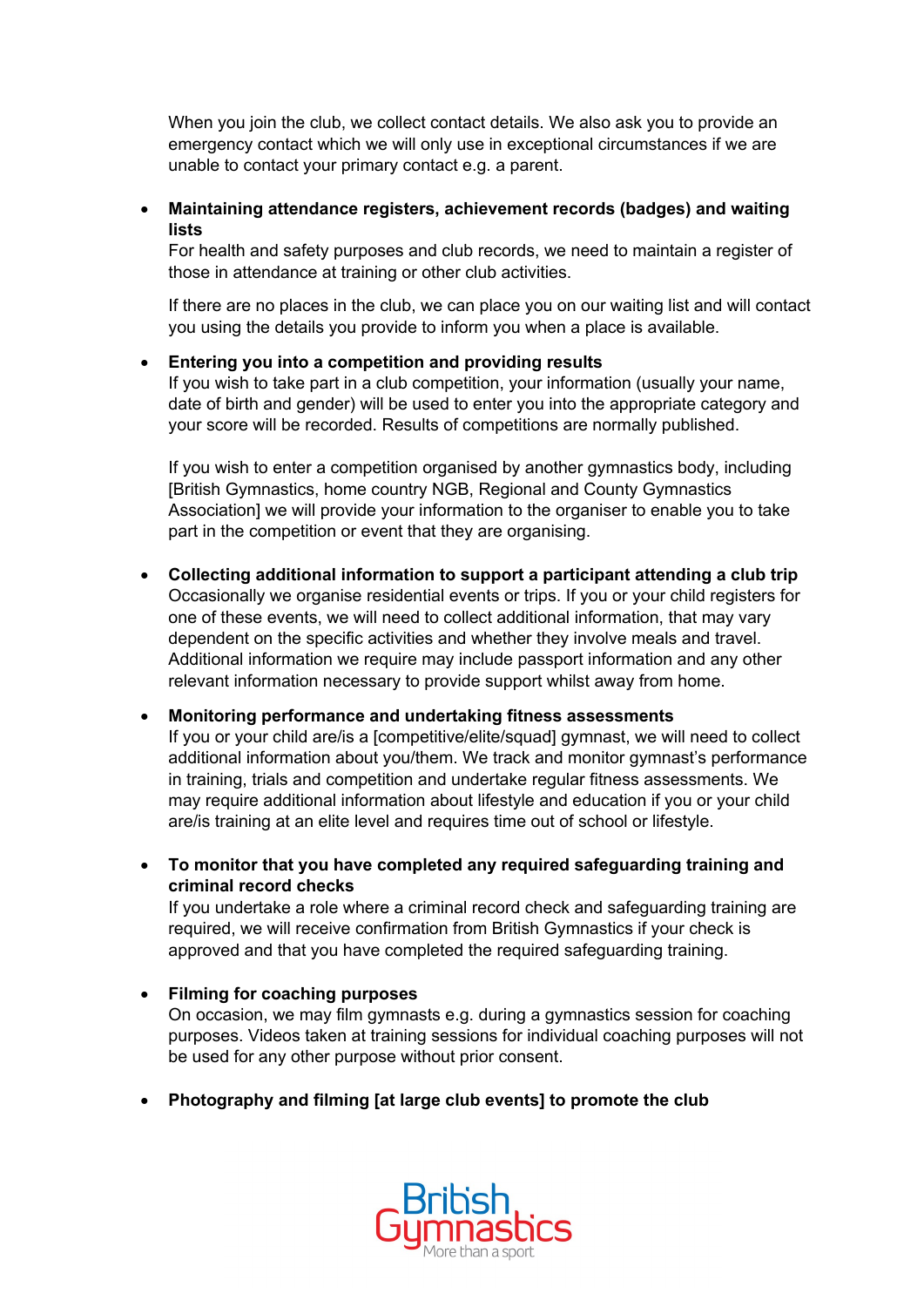At our large club events such as our annual club competitions and club display, we take photos to promote club activities and may film the event to create a DVD. We publish images on our website, social media account and in our communications. Any images of children will be published in line with [British Gymnastics/other] safeguarding policy.

Let us know if you do not wish to be filmed or photographed or do not want your image to be published. While we can usually take steps to prevent you from being photographed or filmed at small club events, please bear in mind that at our large public events, it may be difficult to avoid capturing you in footage. However, we always review all photographs prior to publication and we will ensure any images of you are deleted.

If we are filming or taking photos for any other purpose, we will ask for your consent.

• **Running and monitoring our club website and social media** We will monitor how our website is used by tracking the articles that you open and how you move around the site. This will help us to understand what information is most useful and helps to improve the site. We use [insert details of the analytics service that you use].

We have carried out a legitimate interest assessment (LIA) to ensure that the above processing is necessary and is carried out in a way that ensures a balance between the club's interests and your individual interests, rights and freedoms with appropriate safeguards, especially to protect the interest of data subjects who are children. We can provide details of these assessments on request.

You have a right to object to the use of your information for any purposes we undertake based on legitimate interests. Further information is provided in the section below on individual rights.

## **Consent**

We rely on consent in the following circumstances:

- **To use your email or telephone numbers for marketing purposes**
- **To take photographs and video at a small club event or training for publication.** With your consent, we may also take photos during training or at [small] club events to promote the club on our website, club social media account and in communications. All film and photos of children will be published in line with our safeguarding policy.

When you have given us your consent for your personal information to be used for a particular purpose, you have the right to withdraw this consent at any time, which you may do by contacting us using the contact details below. If you provided (any) consent(s) for a specific purpose as part of the information you provided on our behalf through the British Gymnastics membership platform, this (these) consents can be withdrawn at any time by logging into your British Gymnastics account. Your withdrawal of consent will not affect any use of the data that was made before you withdrew your consent.

### **Special categories of personal data**

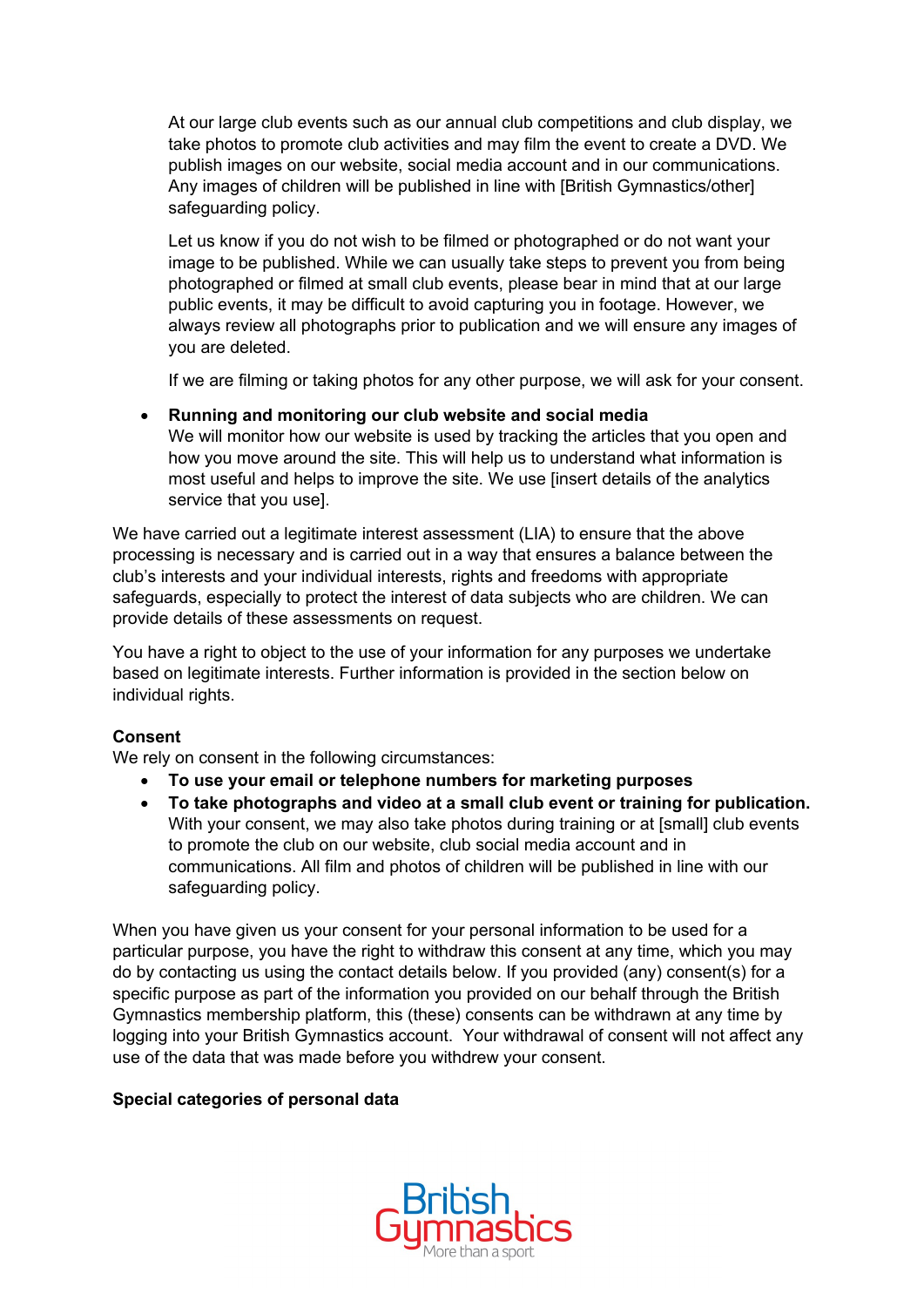Special categories of personal data are a category of information that is more sensitive and requires greater protection. Some of the information we process falls into this category (e.g. health/medical data or any information you provide to us about a disability or your religion, race or gender identity). It is unlawful for organisations to process this type of information unless an additional legal condition applies. We will only process this type of information if one of the following applies:

- You have given your explicit consent or have made this information public;
- We are required to do so to establish, exercise or defend a legal claim;
- We are required to do so to comply with employment or social security or social protection law;
- Legitimate activities of a 'not for profit' organisation;
- There is a substantial public interest in doing so; or
- It is in your vital interests and you are unable to provide consent e.g. if you are unconscious or do not have sufficient mental capacity.

# **Marketing**

With your consent, we will send you [our newsletter and other information about our activities, services and products that we think might be of interest to you based on our age, interests and experience]. We will send you this information by email [SMS or by a private messaging service] (subject to your communication preferences).

You can ask us to stop sending you this information at any point by [using the/responding to the relevant communication with the word 'STOP' or by following the instructions in the relevant communication] [or by amending your preferences in 'My Account'] It may take up to [21 days] for this to take place.

# **Why we share information about you**

We have a legitimate interest in sharing your personal information with British Gymnastics to ensure the sport is safe and well-governed and where relevant to access support and advice.

We may also be required to share your personal information in the following reasons:

- Complying with legal and/or regulatory responsibilities
- We may be required to share information with bodies such as Her Majesty's Revenue & Customs (HMRC), Health & Safety Executive (HSE), Police and Information Commissioner's Office (ICO). We may also share information with other organisations to safeguard children. Any information that is shared will be strictly limited to what is required to ensure children are protected from harm and will be carried out in accordance with the law and relevant government guidance.
- Insurance
- Obtaining legal or professional advice
- Obtaining a service from a third party All service providers are contractually required to ensure your information is secure and cannot use this information for their own purposes. Where we are required to

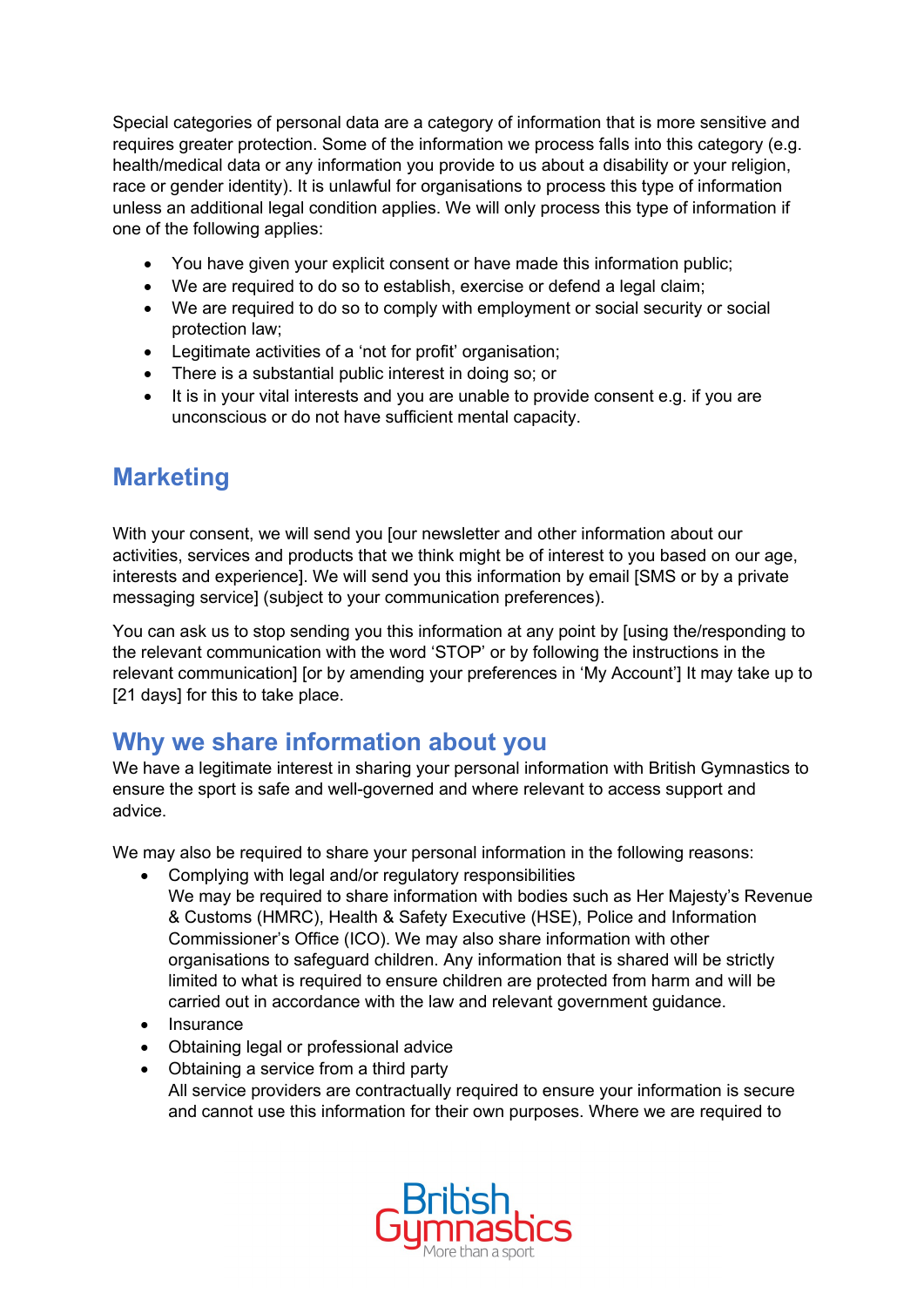share information with them to provide the service, we only disclose information that is strictly necessary to deliver the service.

Except for the above, will only share your information with any other third parties with your prior agreement.

# **Transfers of data out of the EEA**

We will not transfer or store your personal data outside the UK or the European Economic Area (EEA).

# **Individual rights**

You have important rights under data protection law. In summary these include:

- **To be informed about how your information is processed** (set out above)
- **To access any personal data held about you**

You have the right to access the personal information we hold about you. You can log in to 'My Account' at any time to view/amend/delete the information we hold about you that has been collected by the British Gymnastics system. You can also request a copy of any other information we hold by writing to us using the contact details below.

## • **To have your data rectified if it is inaccurate**

If you think that any of the information we hold is inaccurate, you can ask that corrections are made. We will either make the requested amendments or provide an explanation as to why we are not making changes

• **To have your data deleted (except if there is a valid lawful reason to retain it)** If you do not renew your membership or cease to have a relationship with the club, we will delete any information you provided within [two years] except for any financial/accounting records which need to be retained for six years in line with UK tax law. Additional information that has been provided solely for the purpose of participating in a specific activity will be deleted after the event

Video footage that has only been taken for coaching purposes will be retained only for as long as it is required for that purpose and in most cases, will be deleted within [one month].

Photographs and other video footage captured for promotional purposes will be retained for up to [4 years old]. After this time, they will be deleted unless we consider them to be of public interest and should consequently be archived for historical purposes. Where images have been published on social media, these platform providers may continue to process your data after the retention period has lapsed.

CCTV footage will be deleted within [one month] unless it is required to prevent or detect a crime.

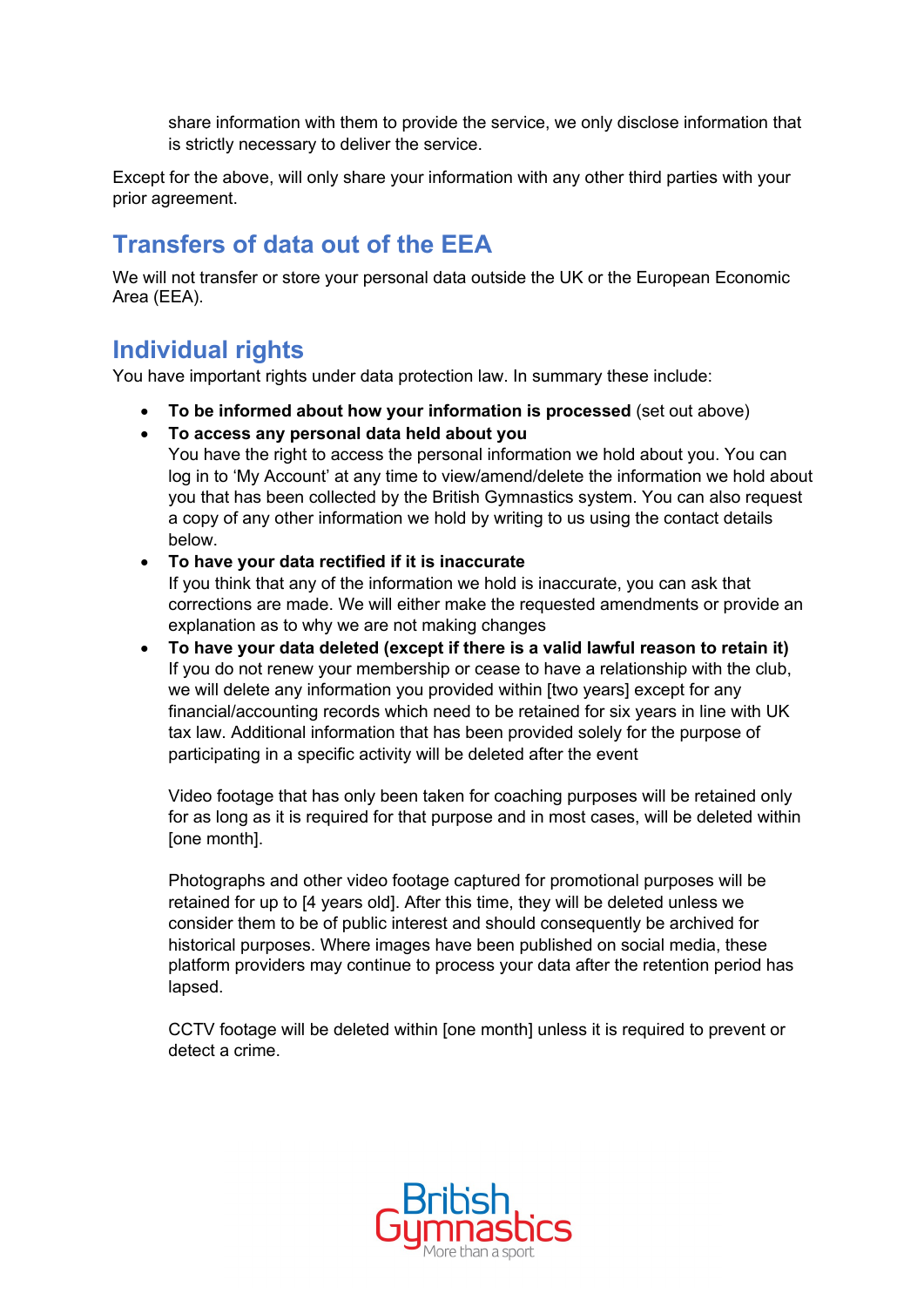You have a right to request the deletion of your information in advance of the above retention periods. We will delete this information unless there is a lawful reason for the information to be retained.

## • **To have your information restricted or blocked from processing**

If you object to processing, we will restrict the processing of your information for the purpose to which you are objecting whilst we review your objection.

## • **To portability**

If you wish to move to another club, you can transfer your information to another club registration by logging into 'My Account' on the British Gymnastics system. Alternatively, if you wish to leave the club, the information you provided on behalf of our club will be archived on the British Gymnastics system for 60 days and will be deleted after this has lapsed. During this period, you can transfer your information to another club. This may be limited to your club membership

## • **To object to:**

## - **Any processing based on legitimate interests**

The right to object is specific to the data subject's particular situation. We will stop processing your personal data unless we can demonstrate compelling legitimate grounds for the processing, which override your individual interests, rights and freedoms or we need to continue to process your information in connection with a legal claim.

- **Your personal information being used for direct marketing activities**  You can object to our direct marketing activities by unsubscribing from the relevant communication as described above in the marketing section of this notice.

[The right to object extends to any automated decision making including profiling, which we do not undertake]

Click here to learn more about your rights.

To exercise any of your rights or if you have any questions about our privacy notice please contact:

Aibhlin McAvera Email: AMcAvera@hotmail.co.uk

While we hope to be able to resolve any concerns you have about the way that we are processing your personal data, you have the right to lodge a complaint with the Information Commissioners Office (ICO) if you believe your data has been processed in a way that does not comply with the GDPR or have any wider concerns about our compliance with data protection law. You can do so by calling the ICO helpline on 0303 123 1113 or via their website.

## **Keeping your personal information secure [optional]**

We have appropriate security measures in place to prevent personal information from being accidentally lost, or used or accessed in an unauthorised way. We limit access to your personal information to those who have a genuine reason to need to know it. Those